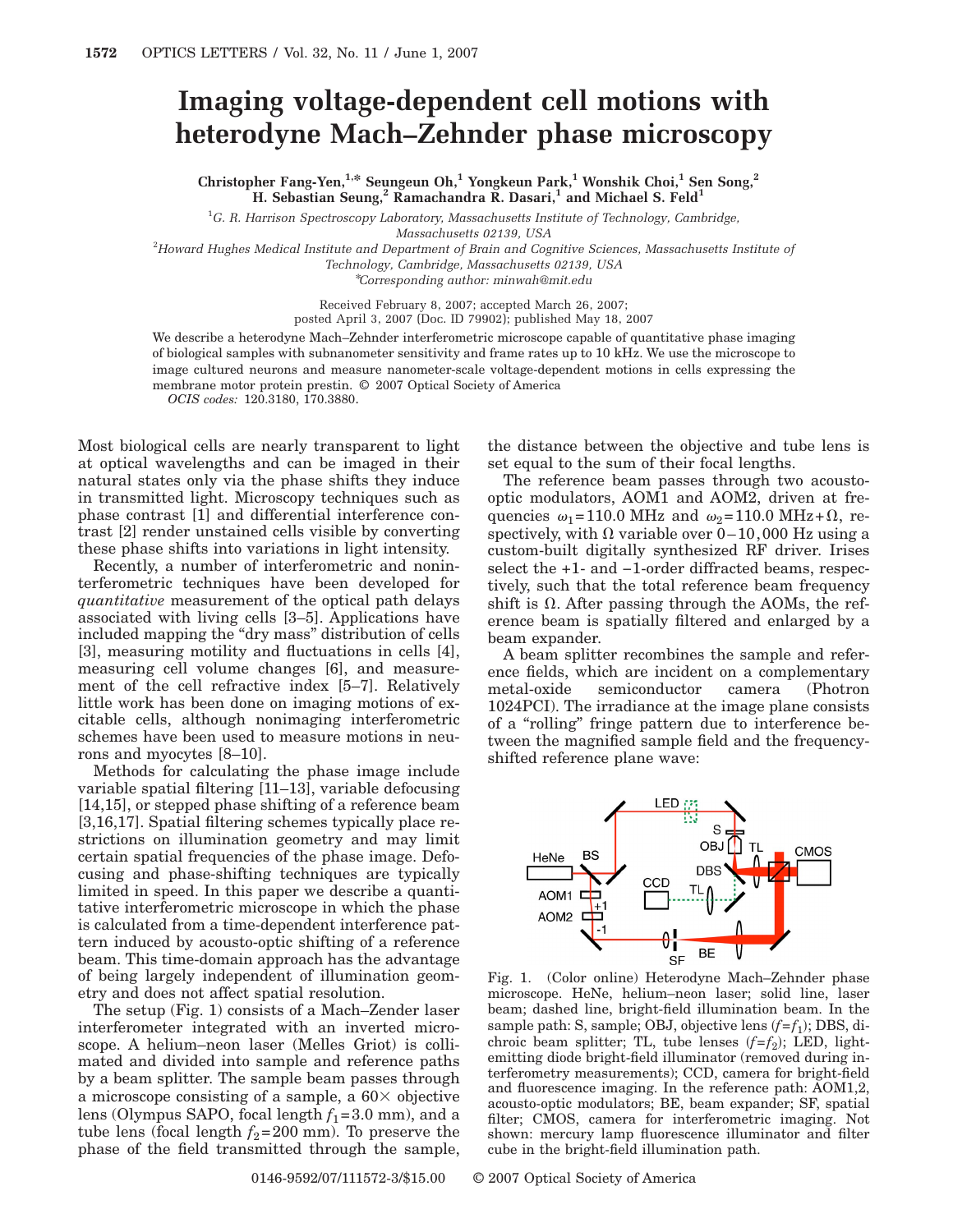$$
I(x,y,t) = I_S(x,y) + I_R(x,y)
$$
  
+  $2\sqrt{I_S(x,y)I_R(x,y)}$  cos[ $\phi_S(x,y,t)$  +  $\Omega t$ ],

where  $I_S(x,y)$ ,  $I_R(x,y)$  are the irradiances of the sample and reference fields, respectively, and  $\phi_S(x, y, t)$  is the time-dependent sample phase. The focus and tilt of the sample and reference beams are adjusted to minimize the difference between the two wavefronts. Irradiances at the detector plane were  $\sim$ 10  $\mu$ W/cm<sup>2</sup> for both the sample and reference fields. Exposure times were typically  $\sim 50 \mu s$ .

Demodulation of the time-dependent phase signal was performed by one of two methods: (i) In the Hilbert transform technique, a complex representation of the sample phase is calculated via  $z_S(x,y,t)$  $= (I(x, y, t) + iH[I(x, y, t)]) \exp(i\Omega t)$  where *H* is the Hilbert transform,  $I(x, y, t)$  represents the timedependent raw image data, and the exponential term compensates for the heterodyne signal. (ii) In the phase-shifting interferometry technique, the frame rate is set to exactly four times the heterodyne frequency, such that consecutive frames differ in phase by  $\pi/2$ . For each sequence of four consecutive images *I*1, *I*2, *I*3, and *I*4, a complex representation of the sample phase can be calculated via  $\phi_S(x,y,t)$  $= \arg z_S(x, y, t)$ , with  $z_S(x, y, t) = (I_4 - I_2) + i(I_3 - I_1)$ . The two methods gave identical results except for slightly different noise characteristics, which will be described elsewhere.

To reduce the effects of temporal phase noise between the sample and reference paths, the sample phase is measured relative to a reference region *R* in the field of view. We let  $z_R(t) = \int_R z_S(x, y, t) \, dx \, dy$  and calculate the relative sample field via  $\phi_S(x,y,t)$  $= \arg(z_S(x, y, t)/z_R(t))$ . A background phase image from an area devoid of the sample was subtracted to reduce spatial phase nonuniformity. Twodimensional phase unwrapping was performed using Goldstein's algorithm [18].

To demonstrate the instrument's capabilities for cell imaging, we obtained quantitative phase images of a rat hippocampal neuron, cultured as previously described [19]. The phase-shifting interferometry demodulation technique was used. The cell body and nerve fibers are clearly resolved (Fig. 2).

As part of our investigation of voltage-dependent cell motions, including motions in neurons [8], we used the heterodyne interferometer to image voltagedependent motions in cells expressing the motor pro-



Fig. 2. (Color online) Phase image of a cultured rat hippocampal neuron. Phase in radians.

tein prestin. Prestin, the motor protein of the cochlear outer hair cells [20], directly transduces changes in the transmembrane voltage to membrane motions [21]. Previous measurements of electromotility in transfected cells have used a photodiode occlusion technique [20] or atomic force microscopy [22]. Since these methods assay motion only at single points, it was not possible to image the spatial distribution of electromotility or determine the spatial modes of oscillation.

In our experiments, human embryonic kidney (HEK 293) cells were transfected with a plasmid coding for a fusion between gerbil prestin and green fluorescent protein (GFP) using Effectene transfection reagent (Qiagen). Electromotility experiments were performed 3–7 days after transfection. Cells were detached from culture dishes using Cellstripper (Mediatech), suspended in phosphate buffered saline (PBS), and drawn by suction into fire-polished, PBSfilled glass micropipettes with a  $5-6 \mu m$  tip diameter.

Sinusoidal electrical stimulation with frequency 200–250 Hz and amplitude 400–600 mV (peak-topeak) was delivered to the cell through the micropipette using a patch clamp amplifier (Multiclamp 700A, Axon Instruments) for a duration of 1.7 s. Time-dependent phase image data for a 96  $\times$  96 pixel (24.5  $\mu$ m $\times$  24.5  $\mu$ m) field of view were collected using the Hilbert transform technique with frame rate 6000 frames/s and heterodyne frequency 600 Hz. Figure 3(a) shows a phase image of a cell in a microchamber stimulated at 217 Hz frequency and 400 mV (peak-to-peak) amplitude. Some phase unwrapping errors appear due to the large index contrast and thickness of the micropipette but do not affect our time-dependent phase measurements.

To probe for electromotility signals, we binned the phase data into  $5\times 5$  pixel  $(1.275\times 1.275 \ \mu \text{m})$  regions of interest (ROIs). Figure 3(c) shows the power spectrum of the phase at three such ROIs: (1) at the edge of the cell, (2) at the glass pipette, and (3) at a point separated from both cell and pipette. Each is measured with the fourth ROI used as the reference region R. The phase from region (1) displays a sharp peak at the stimulation frequency, indicating voltagedependent motions. The microchamber holding the cell shows no peak at this frequency, ruling out artifacts from pipette motion. Baseline noise levels are typically  $0.2 \text{ mrad/Hz}^{1/2}$ , corresponding to displacements of approximately 20  $\text{pm/Hz}^{1/2}$ .

To analyze the spatial dependence of electromotility, we calculated the in-phase amplitude at the stimulus frequency for every ROI in or near the cell, with the in-phase defined relative to the phase of the maximum signal. Typical data are shown in Fig. 3(b). Signal amplitudes are largest near the upper and lower boundaries of the cell, and two sides are seen to be moving in opposite phase laterally in the pipette. Comparison of the frequency-dependent phase signals with the spatial gradient of phase images from the same cells leads to an estimate of electromotility amplitude of 10 nm for the cell shown in Fig. 3. Electromotility signals were observed in roughly 60% of